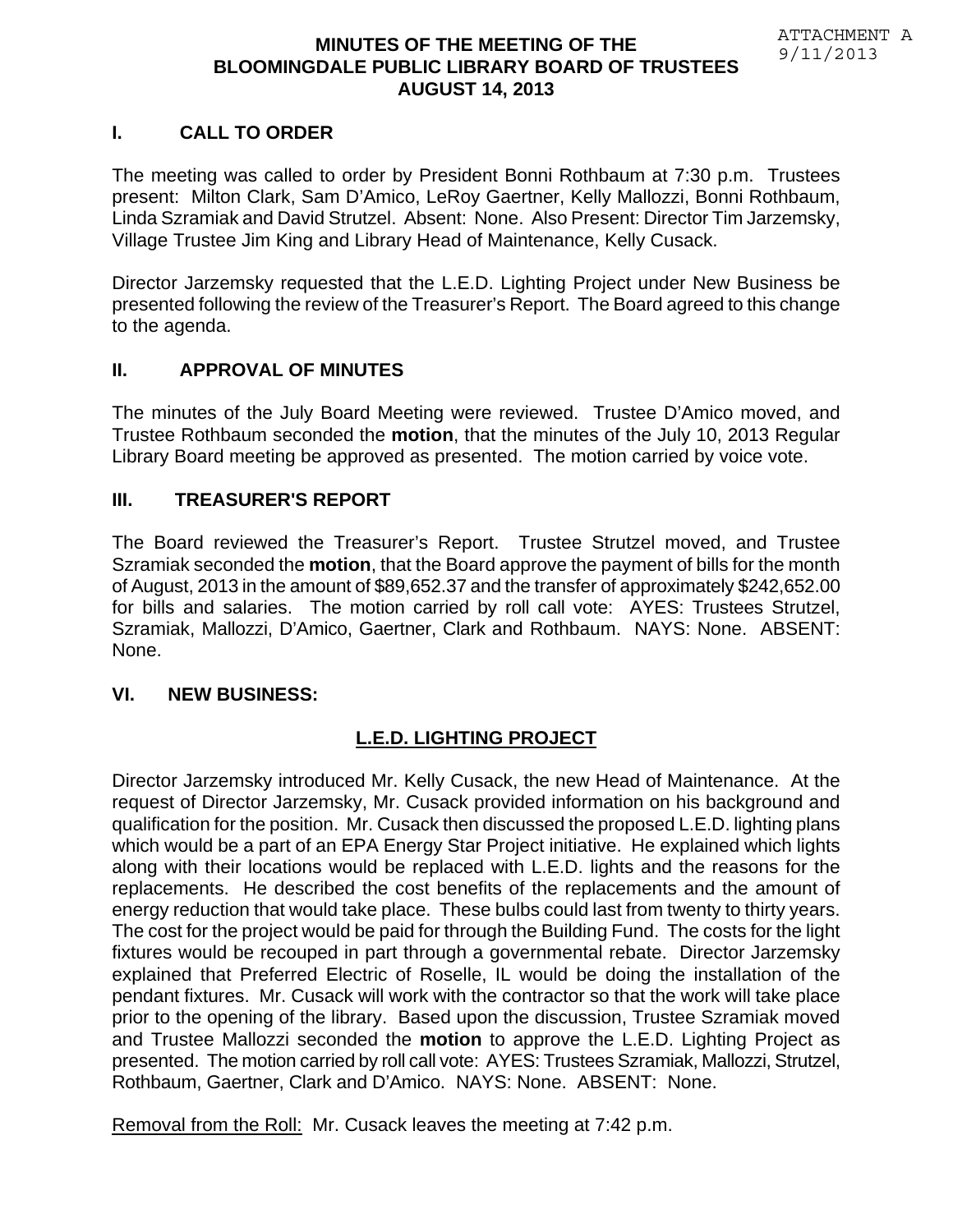# **IV. REPORTS**

#### **LIBRARIAN'S REPORT**

Director Jarzemsky reported on the highlights of events taking place at the Library during the month of July. He stated that the Library completed the Summer Reading program on July 28, 2013. He provided the Board with the statistics as contained in his report on the number of participants. He discussed the various programs which took place during the month. He reported that Ms. Shauna Porteus has resigned and taken a Department Head position at the Winnetka Public Library. Her last day will be August 29, 2013. Further discussion on her resignation will take place under New Business. He reported that Terry Yu was hired as a shelver for the Circ/Tech Department. Terry's first day was July  $6<sup>th</sup>$ . Director Jarzemsky reviewed the statistics from the various departments and discussed the new Makerspaces program. He described the steps that the Library is taking towards the Makerspaces Programming, the tools that will be used and the possible partnership with DeVry University.

#### **MONTHLY STATISTICS**

The Library statistics show a circulation that is down less than 1% compared to last July, 2012. A discussion took place concerning the various statistics contained in the summary.

#### **STANDING COMMITTEES**

**PERSONNEL** - No report.

**POLICY** – No report.

**FINANCE** – No report.

**BUILDING AND GROUNDS** – Concrete Walk/Window Replacement/New Chairs - Director Jarzemsky reported on the proposed concrete walk replacement and the location of the window well that will also be replaced. He asked if Trustee Rothbaum would be willing to work with him to find replacement chairs for the Conference and Computer Rooms. The current chairs date back to 1996. Trustee Rothbaum agreed to work with Director Jarzemsky. Suggestions were offered on what should be done with the current chairs. **LIAISON REPORTS** 

**LINC –** Proposal for Change in Governance and Bylaws - Director Jarzemsky reported on the process for a change to the LINC bylaws. He gave a history on the governance of the Consortium and what is proposed to be changed. Formal action by the Library on the proposed changes will occur after approval by LINC's Board.

**VILLAGE** – Village Trustee Jim King stated that he would respond to any questions that the Library Board may have and provided information on the various changes occurring within the Village.

Removal from the Roll: Village Trustee King leaves the meeting at 8:06 p.m.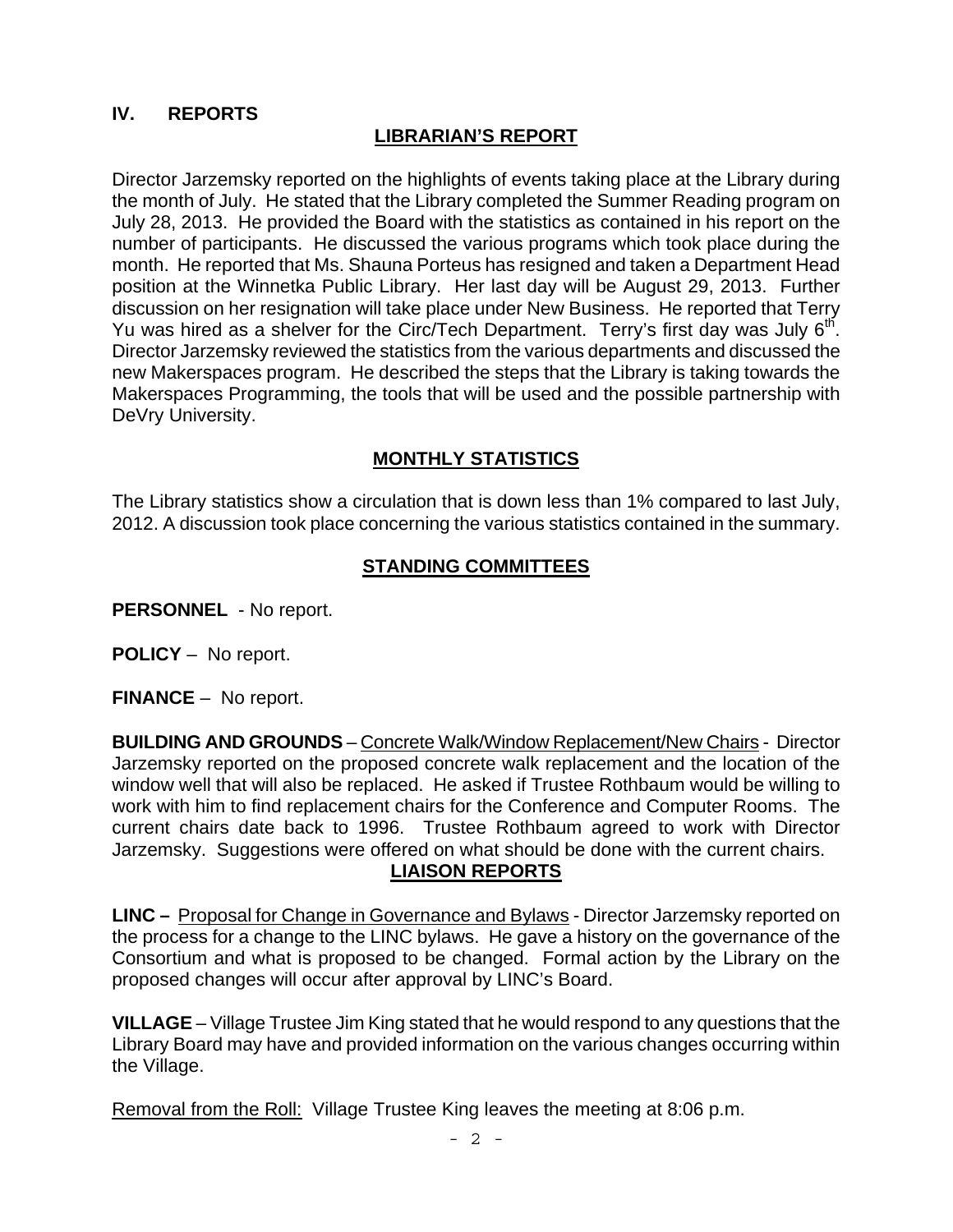# **IV. REPORTS (Continued)**

# **LIAISON REPORTS**

**FRIENDS OF THE LIBRARY** – Trustee D'Amico discussed the Ice Cream Social event and the need for volunteers for the upcoming Friends September book sale.

**BIG** - Director Jarzemsky reported on the BIG meeting held at the Park District on July 25, 2013. He provided information concerning the reports given by the members at the meeting.

# **V. UNFINISHED BUSINESS:**

# **PER CAPITA GRANT REQUIREMENTS – MARKETING STANDARDS REVIEW**

Director Jarzemsky stated that as a part of the per capita grant requirements, the State provides that the Library Trustees participate in a review of State Standards for libraries. The Board reviewed Chapter 10 – Marketing, Promotion and Collaboration from the "Serving Our Public 2.0: Standards for Illinois Public Libraries." Director Jarzemsky noted that the Library has a marketing plan and reviewed the Chapter 10, Marketing Checklist, with the Board. The review results were that the library can respond positively to all the questions.

# **SALARY SCALE PROJECT - TBD**

Director Jarzemsky distributed a salary structure analysis completed by the Management Association of Illinois. He is recommending that the Board review the findings and look at potentially increasing all salaries in all categories. A discussion took place on how to adjust salaries to be comparable to other libraries in the area. The final proposal will be provided to the Board at the October meeting. Money has been placed in the budget. The maximum and minimum salary scale has not been changed for at least three (3) years.

# **PATRON INCIDENT – ARTICLE AND RESPONSE**

Director Jarzemsky stated that included in the Board packet was the Daily Herald article and his e-mail concerning the Bloomingdale resident in custody for possession of child pornography and the library's response to the original incident which took place at the Library in June. The patron was banned from the library for one year. He detailed how the incident was handled with the Police Department. He explained that the library does have two (2) levels of filtering which includes the blocking of pornographic images on lab computers as outlined in the Library's policy.

#### **VI. NEW BUSINESS:**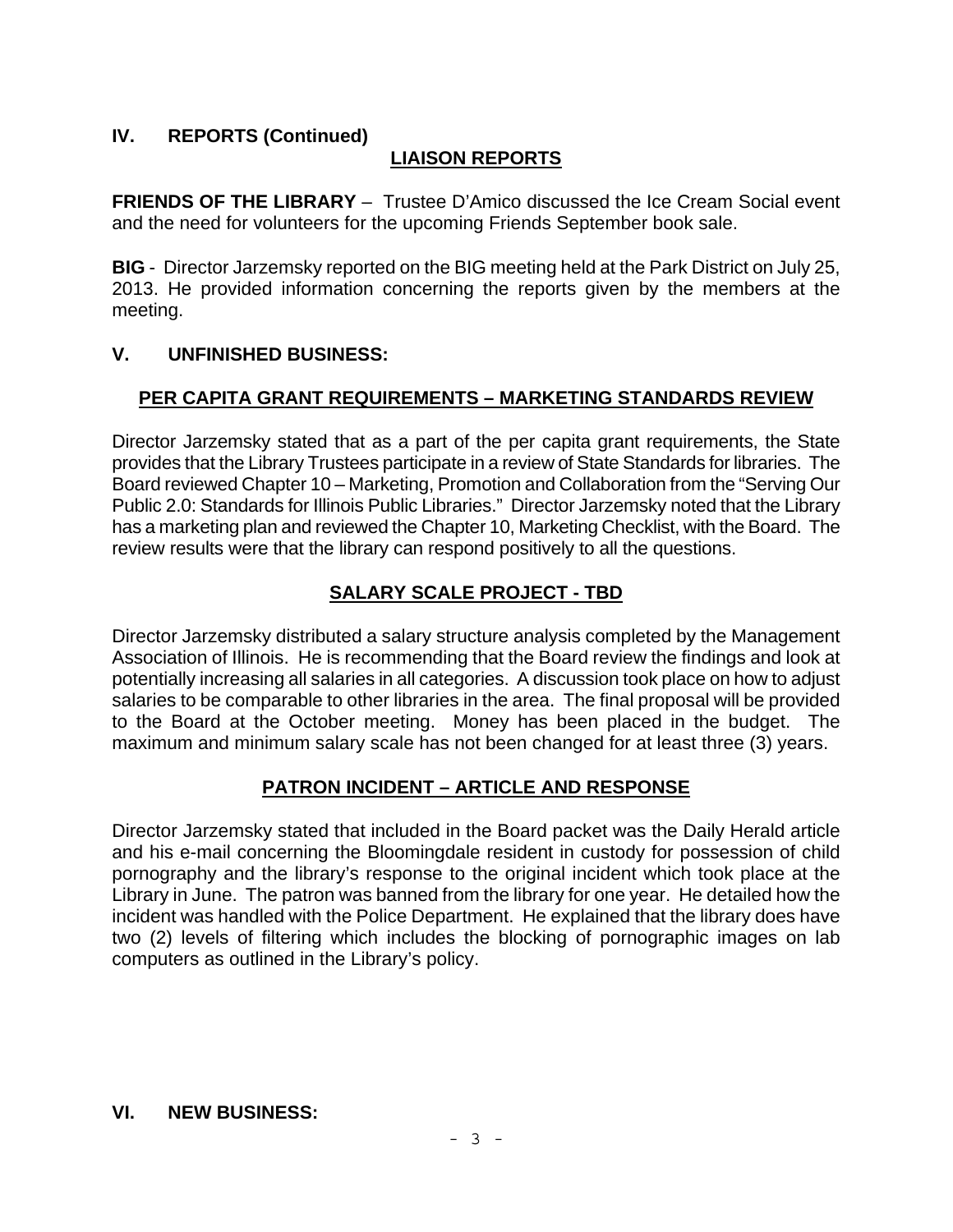# **L.E.D. LIGHTING PROJECT**

Discussion on the proposed project took place following the approval of the Treasurer's Report.

#### **DIGITAL SIGNAGE PROJECT – PROPOSED TIMETABLE**

The Board approved the purchase of the digital sign system in April. The system has been installed in three areas within the library with each area having its own focus. Director Jarzemsky explained where the systems are located and what is planned to be put on display.

#### **VI. NEW BUSINESS: (Continued)**

# **BUSINESS OFFICE VACANCY**

Director Jarzemsky stated that Ms. Porteus has resigned. She has taken the position as Head of Adult Services at the Winnetka Public Library. This would be a growth opportunity for her. He stated that at looking at the day to day operations of the business office and her role, he is considering making some changes. He stated that he would like to create a fulltime marketing, public relations position. This employee's focus would be on promoting the library. He is asking that the charge to patrons for computer classes, which is later refunded upon attendance, be eliminated, thus freeing up some office personnel duties. He is suggesting that the business office be open from 9:00 a.m. to 5:00 p.m. Monday through Friday with possible hours on Saturday. Business office personnel would be trained to handle human resource duties. A discussion took place on how best to handle requests made by patrons for the faxing of documents. The Board agreed that faxing of document requests should be handled by Library personnel. The Board asked that a survey take place concerning the number of faxes that are requested during evening hours. In addition, Director Jarzemsky is suggesting that the office manager position become full time to be handled along with two (2) part-time office staff personnel. Director Jarzemsky stated that Ms. Porteus' going away party would be held on Thursday, August 29, 2013 at 1:00 p.m.

# **RAILS NEWS ARTICLE**

Director Jarzemsky stated that the Reaching Across Illinois Library System (RAILS) recently published an article on the Library's Overdrive Touch Screen Station and the Library's efforts to draw attention to the Library's Overdrive eBook and eAudiobook downloadable collections. No other Illinois library has established this type of service for their patrons.

#### **VII. PUBLIC DISCUSSION:**